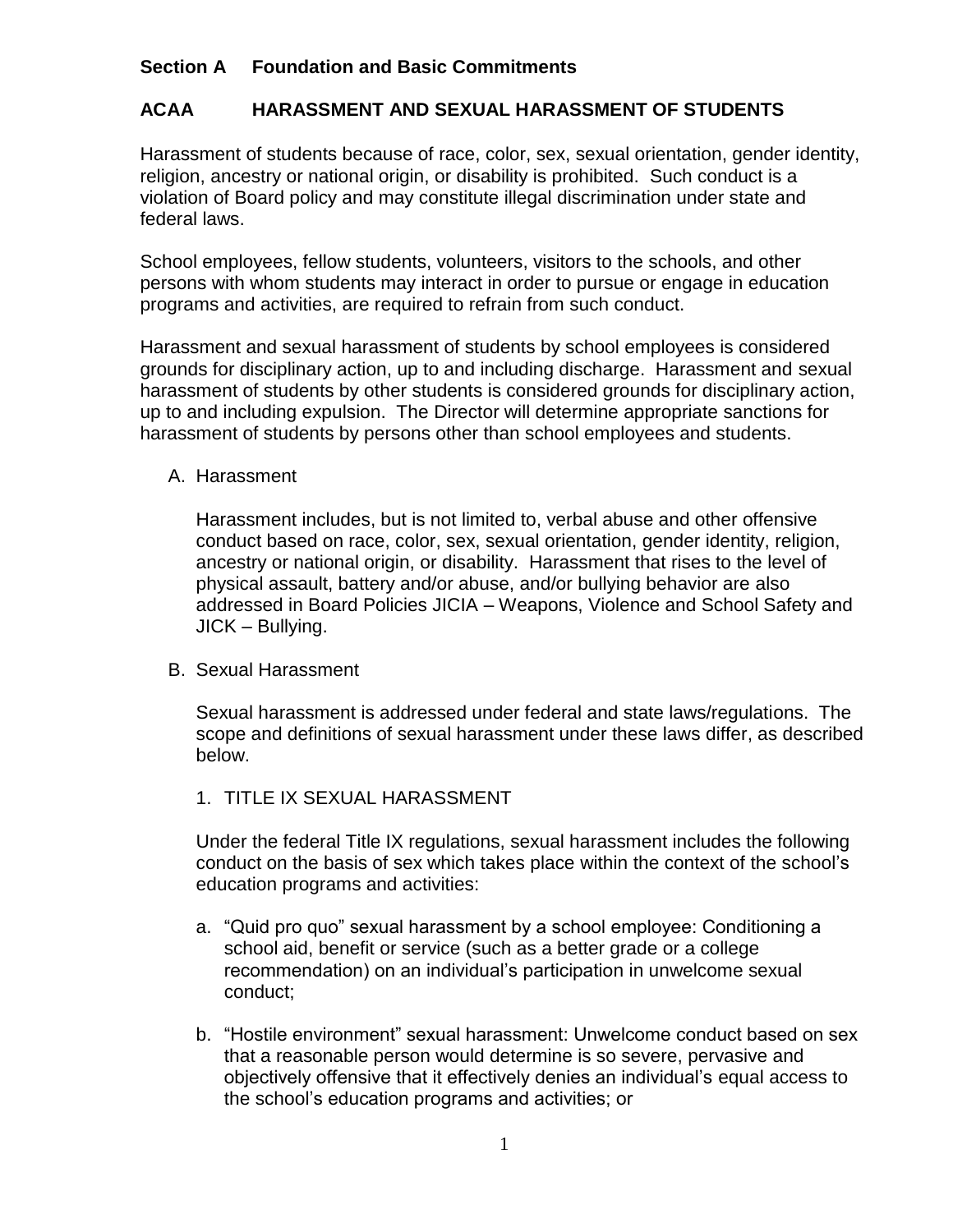- c. Sexual assault, dating violence, domestic violence and stalking as these terms are defined in federal laws.
- 2. Sexual Harassment Under Maine Law

Under Maine law, sexual harassment is defined as unwelcome sexual advances, requests for sexual favors, and other verbal or physical conduct of a sexual nature in the following situations:

- a. Submission to such conduct is made either explicitly or implicitly a term or condition of a student's educational benefits;
- b. Submission to or rejection of such conduct by a student is used as the basis for decisions on educational benefits; or
- c. Such conduct has the purpose and effect of substantially interfering with a student's academic performance or creates an intimidating, hostile or offensive environment.
- C. Reports and Complaints of Harassment or Sexual Harassment

All school employees are required to report possible incidents of harassment or sexual harassment involving students to the Affirmative Action Officer or Title IX Coordinator. Failure to report such incidents may result in disciplinary action.

Students, parents/legal guardians and other individuals are strongly encouraged to report possible incidents of harassment or sexual harassment involving students to the Affirmative Action Officer orTitle IX Coordinator. The Affirmative Action Officer or Title IX Coordinator is also available to answer questions and provide assistance to any individual who is unsure whether harassment or sexual harassment has occurred.

All reports and complaints of harassment or sexual harassment against students shall be addressed through the Student Discrimination/Harassment and Title IX Sexual Harassment Procedures (ACAA-R).

| Legal Reference: | Americans with Disabilities Act (42 U.S.C. §12101 et seq., as             |
|------------------|---------------------------------------------------------------------------|
|                  | amended; 28 C.F.R. § 35.107)                                              |
|                  | Section 504 of the Rehabilitation Act of 1973 (Section 504) (29           |
|                  | U.S.C. § 794 et seq., as amended; 34 C.F.R. § 104.7)                      |
|                  | Title IX of the Education Amendments of 1972 (20 USC § 1681, et           |
|                  | seq.); 34 C.F.R. Part 106                                                 |
|                  | Clery Act (20 U.S.C. $\S1092(f)(6)(A)(v)$ - definition of sexual assault) |
|                  | Violence Against Women Act (34 U.S.C. § 1092(f)(6)(A)(v) –                |
|                  | definition of sexual assault; 34 U.S.C. $\S$ 12291(a)(10) – dating        |
|                  | violence; 34 U.S.C. $\S$ 12291(a)(3) – definition of stalking; 34         |
|                  | U.S.C. $\S$ 12291(a)(8) – definition of domestic violence)                |
|                  | Title VI of the Civil Rights Act of 1964 (42 USC § 2000d)                 |
|                  | Maine Human Rights Act, 5 MRS § 4551 et seq.                              |
|                  | 20-A MRS § 6553                                                           |